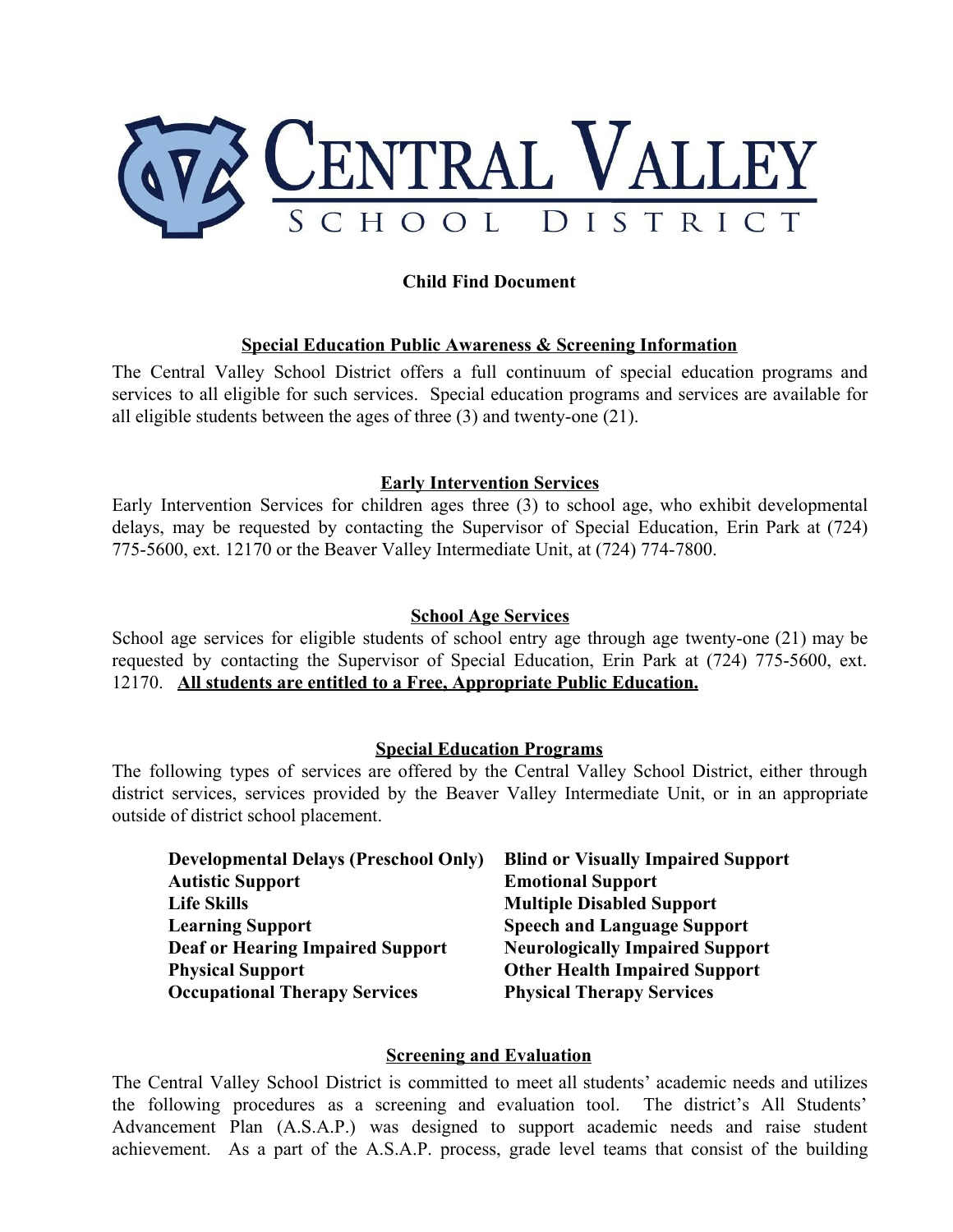administrator, A.S.A.P. team members, and regular and special education teachers develop grade level and individual action plans for students, which address standards-based academic goals. This initial support system is delivered in the regular education setting by the classroom teacher and support staff. Differentiated instruction in the classroom ensures the highest quality of instruction for all students. On a regular basis, grade level teams review individual student data and progress at team meetings. Within the regular education setting, students may, when necessary, participate in a variety of extended learning opportunities to strengthen achievement. These opportunities assist in identifying whether a student has an in depth understanding of content knowledge required at the child's instructional level, and if there is a need for curricular modifications. This model of intervention is comprised of a variety of staff members who meet to focus on the child's needs and encourage student growth. Individual student progress is then monitored and this information is shared with the student's parents. All data and intervention information then becomes a part of the student's pre-screening documentation. If and when necessary, the information is forwarded to a Multidisciplinary Team for evaluation. At this time, the team determines if the student is in need of a diagnostic evaluation by the school psychologist. The district's primary method of identifying students with a Specific Learning Disability is the discrepancy model. This model is used in conjunction with the district's A.S.A.P. to determine the need for special education services. When needed, a Permission to Evaluate form is issued to the student's parents along with a copy of the Procedural Safeguards. If additional data is needed, one of the special education teachers conducts formal standardized testing. Formal observations, historical and medical data, and parent information are submitted to the school psychologist. Throughout the school year, the Central Valley School District conducts screenings to document the need for diagnostic evaluations by the school psychologist and to identify students who may be eligible for special education or gifted services.

### **Timelines for placement in the Special Education Program**

### **Placement Procedures**

If the grade level team determines that a Multidisciplinary Evaluation (MDE) is needed, permission is obtained from the student's parent or guardian. A Permission to Evaluate form is issued and an evaluation is initiated only after written parental consent is obtained. During the school year an initial evaluation, which includes psychoeducational testing and parent input, is completed and a copy of the evaluation report is presented to the parents no later than 60-calendar days from the time that written parental consent is received. The evaluation report consists of specific recommendations to meet the student's needs including types of services and level and location of intervention. An Individual Education Plan (IEP) team consisting of, but not limited to, the student's parents/guardian, regular education teacher, special education teacher, school district LEA and any other member deemed necessary, is assembled. An invitation to the IEP meeting is issued to all team members. The meeting is arranged and an Individual Education Plan (IEP) is developed with goals and specially designed instruction to meet the student's needs. At this time, parents are presented a Notice of Recommended Educational Placement (NOREP) and they may agree or disagree with the student's recommended assignment. If a parent disagrees, the issue may be resolved through mediation or a due process hearing. Information on parent rights, mediation, or due process procedures is available upon request from the Special Education Department at (724) 775-5600, ext. 11036.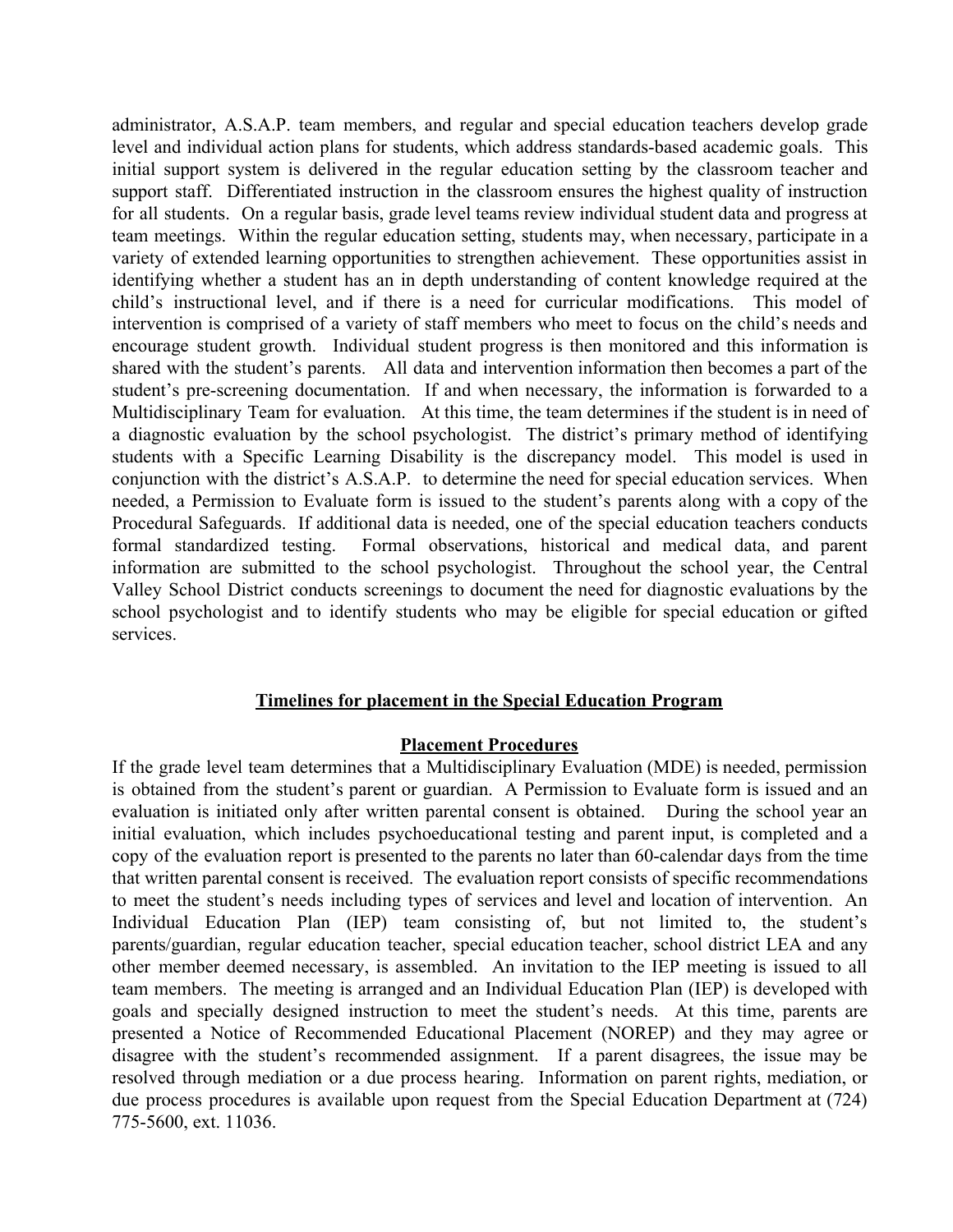### **Parent Request**

Parents or guardians may request that the district initiate a Multidisciplinary Evaluation (MDE) at any time to determine their child's educational needs. This request can be made **in writing** at any time to:

> **Mrs. Erin Park Director of Special Education 160 Baker Road Ext. Monaca, PA 15061 (724) 7755600, ext. 12170 [epark@centralvalleysd.net](mailto:epark@centralvalleysd.org) or your student's building Principal**

## **Confidentiality**

All information collected as part of an individual student referral or evaluation is treated in a confidential manner. A written policy regarding confidentiality of student records is available for review by contacting the Special Education Department at (724) 775-5600, ext. 11036.

### **Chapter 15/Other Protected Handicapped Students**

In compliance with state and federal law, the Central Valley School District will provide to each protected handicapped student without discrimination or cost to the student's family, those related aids, services, or accommodations that are needed to provide equal opportunities to participate in and obtain the benefits of the school program and extracurricular activities to the maximum extent appropriate to the student's abilities. In order to qualify as a protected handicapped student, the child must be of school age with a physical or mental disability that substantially limits or prohibits participation in or access to any aspect of the school program.

These services and protections for "protected handicapped students" are distinct from those applicable to all eligible or exceptional students enrolled in the special education program.

Students, who have a disability but are not in need of educational curriculum changes, can be serviced through a 504 Service Agreement. This agreement is developed by a Multidisciplinary Team (MDT) that may consist of the school psychologist, regular education teacher, building principal, parent, A.S.A.P. team member, guidance counselor, special education teacher, and any other staff member needed. The 504 Service Agreement is active until the end of the school year. It may be reviewed, revised, and renewed at any time upon request.

## **Further information on "Other Protected Students" may be obtained by calling your child's building Principal or the Guidance Department.**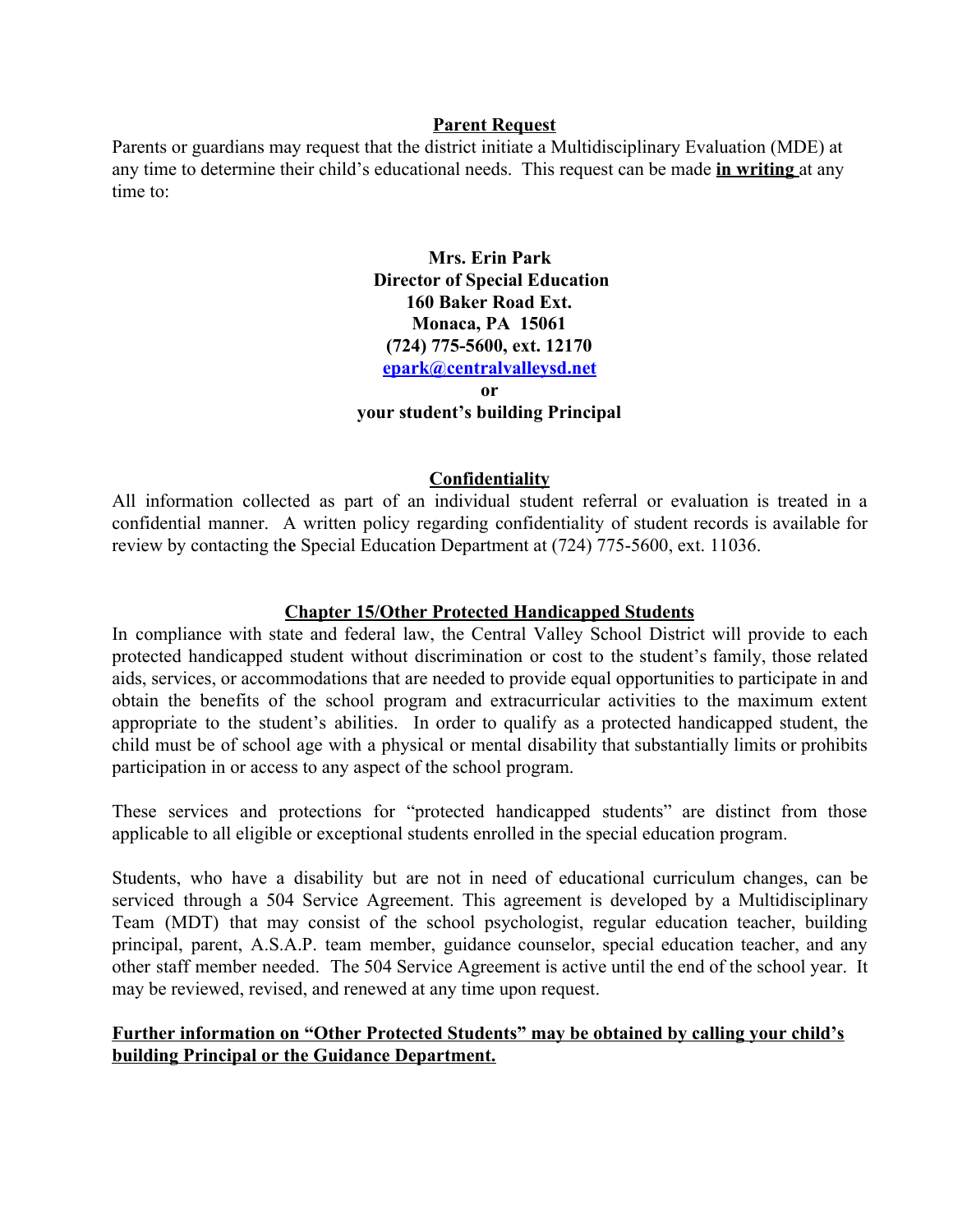## **Gifted Support Program**

The Central Valley School District Gifted Support Program is available for all eligible students. Chapter 16, the regulations and rules regarding gifted students in Pennsylvania defines a "mentally gifted" student in the following manner:

Outstanding intellectual and creative ability, the development of which requires individually designed programs and/or support services not ordinarily provided in the regular education program. This term includes a person who has an IQ of 130 or higher when multiple criteria, as set forth in Department Guidelines, indicate gifted ability. Determination of gifted ability will not be based on IQ score alone. A person with an IQ score lower than 130 may be admitted to the gifted program when other educational criteria in the profile of the student strongly indicate gifted ability. Determination of mentally gifted shall include a full assessment in accordance with this Chapter.

To gather all relevant information prior to determining a student's eligibility, a Gifted Multidisciplinary Evaluation (GMDE) must be completed. Upon completion of this process, a Gifted Multidisciplinary Team (GMDT) will be convened to review the data collected during the GMDE. The GMDT is compromised of the following members: student's parents, certified school psychologist, regular education teacher, gifted support teacher, and gifted coordinator. A Gifted Written Report (GWR) will be completed by the GMDT. The GWR is a concluding summary and recommendation that addresses a student's eligibility for gifted support services.

If a student is identified as being gifted, a Gifted Individualized Education Plan (GIEP) will be developed during a parent-attended conference. The GIEP will outline the planned instruction to be provided for the gifted student. A GIEP is reviewed annually for its appropriateness and it will include annual educational goals and short-term outcomes to help the student achieve the goals.

At this point, the parents are presented with a Notice of Recommended Assignment (NORA) with which they can agree or disagree with the GMDT''s recommendation. If a parent would disagree, the issue may be taken to mediation or due process hearing.

Gifted education evaluations or services for eligible students may be requested by contacting your child's building principal or Erin Park, Special Education Director at (724) 775-5600, ext. 12170.

Timeline for the gifted evaluation is 60 calendar days from the signature on the Permission to Evaluate form.

# **Notification of Rights under FERPA**

The Family Educational Rights and Privacy Act (FERPA) afford parents and students over 18 years of age ("eligible students") certain rights with respect to the student's education records. These rights are:

(1) The right to inspect and review the student's education records within 45 days of the day the school receives a request for access. Parents or eligible students should submit to the school principal a written request that identifies the record(s) they wish to inspect. The school official will make arrangements for access and notify the parent or eligible student of the time and place where the records may be inspected.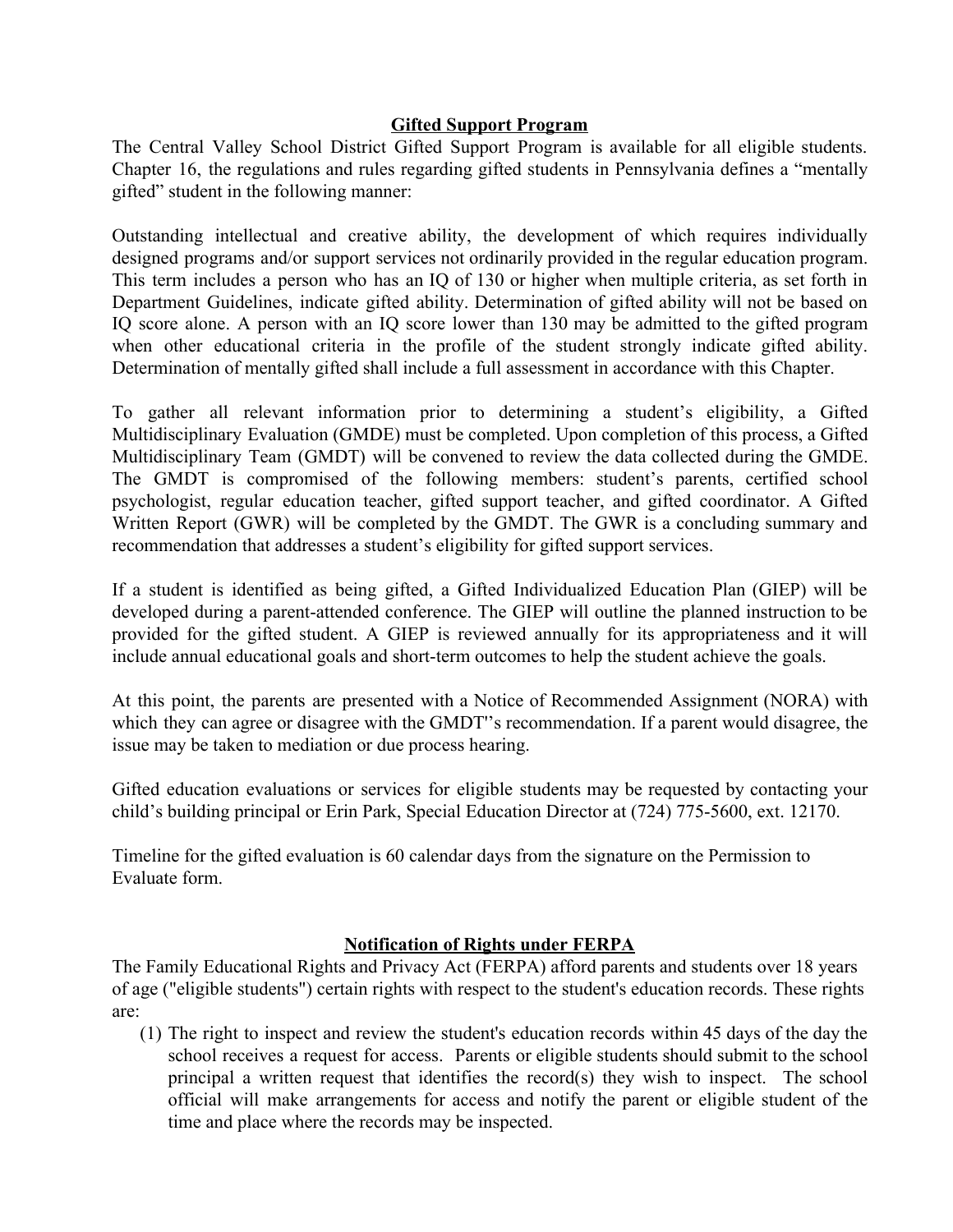- (2) The right to request the amendment of the student's education records that the parent or eligible student believes are inaccurate, misleading, or otherwise in violation of the student's privacy rights under FERPA. Parents or eligible students who wish to ask the school to amend a record should write the school principal clearly identifying the part of the record they want changed, and specify why it should be changed. If the school decides not to amend the record as requested by the parent or eligible student, the school will notify the parent or eligible student of the decision and advise them of their right to a hearing regarding the request for amendment. Additional information regarding the hearing procedures will be provided to the parent or eligible student when notified of the right to a hearing.
- (3) The right to consent to disclosures of personally identifiable information contained in the student's education records, except to the extent that FERPA authorizes disclosure without consent. One exception, which permits disclosure without consent, is disclosure to school officials with legitimate educational interests. A school official is a person employed by the School as an administrator, supervisor, instructor, or support staff member (including health or medical staff and law enforcement unit personnel); a person serving on the School Board; a person or company with whom the School has contracted as its agent to provide a service instead of using its own employees or officials (such as an attorney, auditor, medical consultant, or therapist); or a parent or student serving on an official committee, such as a disciplinary or grievance committee, or assisting another school official in performing his or her tasks. A school official has a legitimate educational interest if the official needs to review an education record in order to fulfill his or her professional responsibility. Upon request, the school discloses education records without consent to officials of another school district in which a student seeks or intends to enroll. [NOTE: FERPA requires a school district to make a reasonable attempt to notify the parent or student of the records request unless it states in its annual notification that it intends to forward records on request.]
- (4) The right to file a complaint with the U.S. Department of Education concerning alleged failures by the **Central Valley School District** to comply with the requirements of FERPA. The name and address of the office that administers FERPA are:

**Family Policy Compliance Office U.S. Department of Education 400 Maryland Avenue, SW Washington, DC 20202-8520** 

## **PPRA** Notice and Consent/Opt-Out for Specific Activities

The Protection of Pupil Rights Amendment (PPRA), 20 U.S.C. § 1232h, requires **Central Valley School District** to notify you and obtain consent or allow you to opt your child out of participating in certain school activities. These activities include a student survey, analysis, or evaluation that concerns one or more of the following eight areas ("protected information surveys"):

- 1. Political affiliations or beliefs of the student or student's parent;
- 2. Mental or psychological problems of the student or student's family;
- 3. Sex behavior or attitudes;
- 4. Illegal, anti-social, self-incriminating, or demeaning behavior;
- 5. Critical appraisals of others with whom respondents have close family relationships;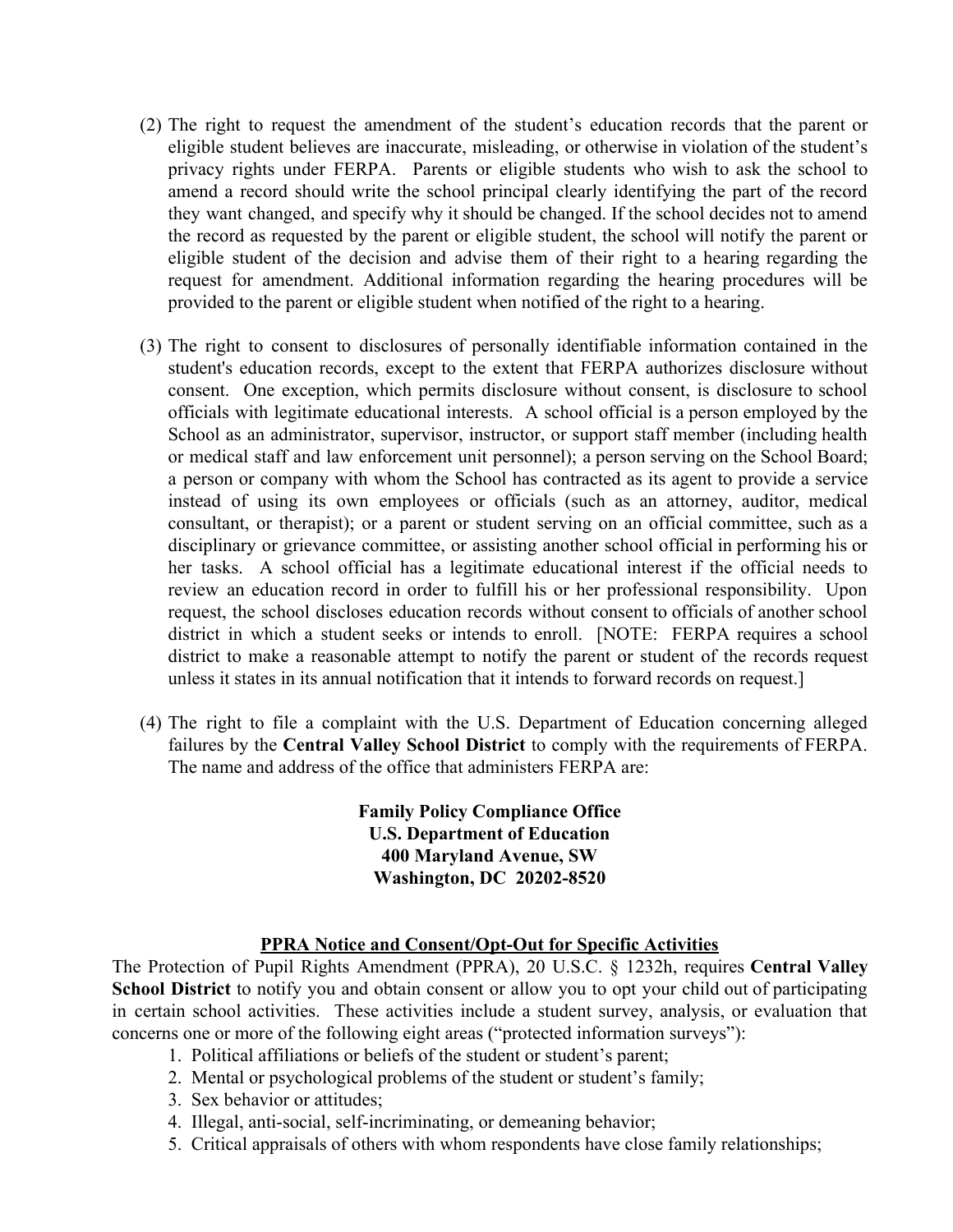- 6. Legally recognized privileged relationships, such as with lawyers, doctors, or ministers;
- 7. Religious practices, affiliations, or beliefs of the student or parents; or
- 8. Income, other than as required by law to determine program eligibility.

This requirement also applies to the collection, disclosure or use of student information for marketing purposes ("marketing surveys"), and certain physical exams and screenings.

The Central Valley School District will provide parents, within a reasonable period of time prior to the administration of the surveys and activities, notification of the surveys and activities and be provided an opportunity to opt their child out, as well as an opportunity to review the surveys. (Please note that this notice and consent/opt-out transfers from parents to any student who is 18 years old or an emancipated minor under State law.)

## **Parental Notification Requirements: No Child Left Behind (NCLB)**

## **Access to Student Recruiting Information**:

The Central Valley School District must provide to military recruiters or institutions of higher education, upon request, access to secondary school students (i.e., juniors and seniors) and directory information on those students. The state military affairs law requires the release of directory information consisting of a list of secondary male and female students by name, home address and telephone number. Both the *No Child Left Behind Act of 2001* and the *National Defense Authorization Act for Fiscal Year 2002* reflect these requirements. The list will be compiled by the first day of the academic year in which the senior students will graduate.

## **Notification and Consent**

Under the *Family Educational Rights and Privacy Act* (FERPA), the Central Valley School District must provide notice to parents of the types of student demographic information that it releases publicly.

## **Notice for Directory Information**

The Family Educational Rights and Privacy Act (FERPA), a Federal Law, requires that the Central Valley School District, with certain exceptions, obtain your written consent prior to the disclosure of personally identifiable information from your child's education records. However, Central Valley may disclose appropriately designated "directory information" without written consent, unless you have advised the District to the contrary in accordance with District procedures. The primary purpose of directory information is to allow the Central Valley School District to include this type of information from your child's education records in certain school publications.

Examples include:

- ❖ A playbill, showing your student's role in a drama production;
- ❖ The annual yearbook;
- ❖ Honor roll or other recognition lists;
- ❖ Graduation programs; and
- ❖ Sports activity sheets, such as for wrestling, showing weight and height of team members.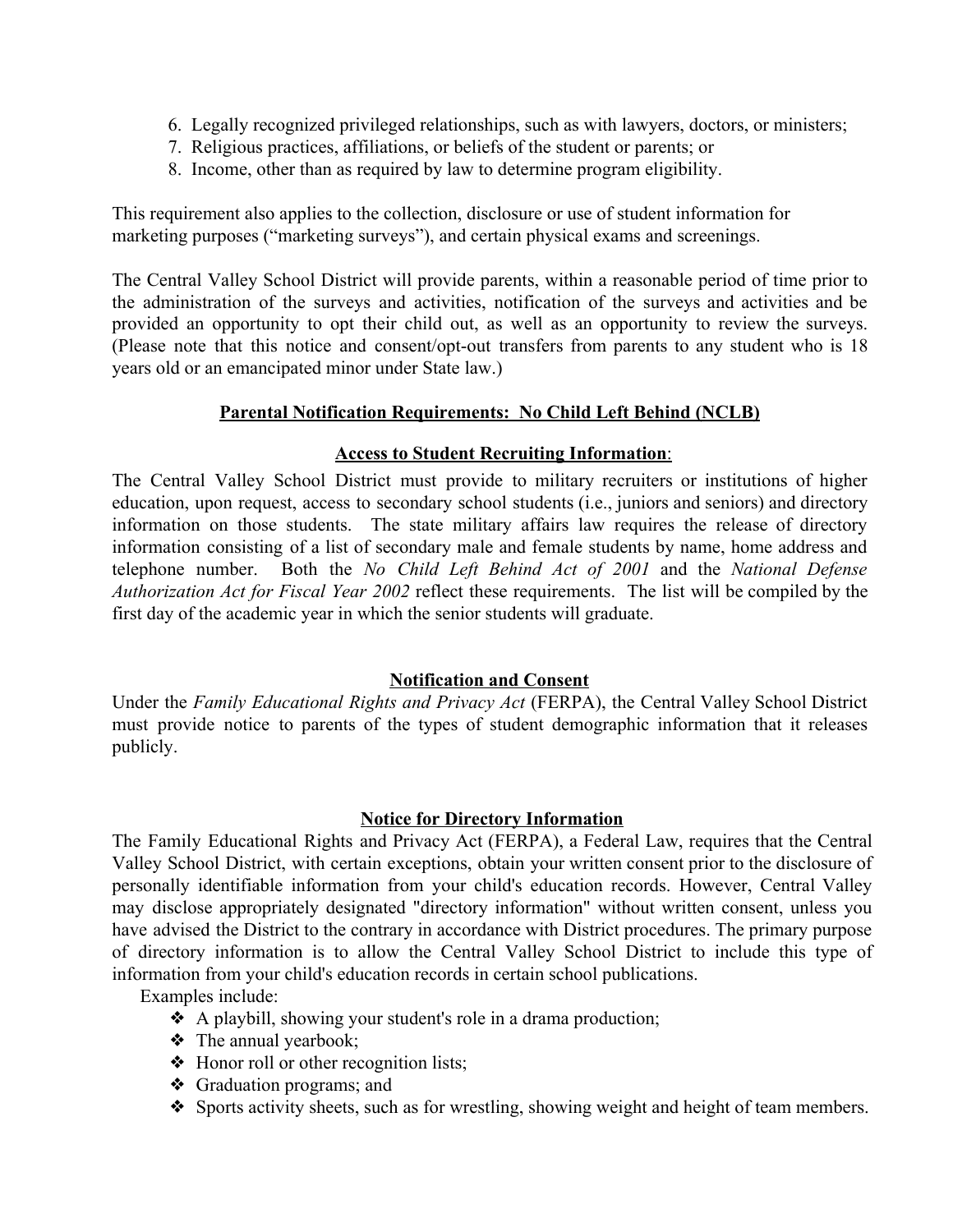Directory information, which is information that is generally not considered harmful or an invasion of privacy if released, can also be disclosed to outside organizations without a parent's prior written consent. Outside organizations include, but are not limited to, companies that manufacture class rings or publish yearbooks. In addition, two federal laws require local educational agencies (LEAs) receiving assistance under the Elementary and Secondary Education Act of 1965 (ESEA) to provide military recruiters, upon request, with three directory information categories - names, addresses and telephone listings - unless parents have advised the LEA that they do not want their student's information disclosed without their prior written consent.

If you do not want Central Valley School District to disclose directory information from your child's education records without your prior written consent, you must notify the District **in** writing by September 30<sup>th</sup> of the current school year. The Central Valley School District has designated the following information as directory information:

- ❖ **Student's name**
- ❖ **Address**
- ❖ **Telephone listing**
- ❖ **Electronic mail address**
- ❖ **Photograph**
- ❖ **Date and place of birth**
- ❖ **Major field of study**
- ❖ **Dates of attendance**
- ❖ **Participation in officially recognized activities and sports**
- ❖ **Weight and height of members of athletic teams**
- ❖ **Degrees, honors, and awards received**
- ❖ **The most recent educational agency or institution attended**

# **Notification of Rights under the Protection of Pupil Rights Amendment (PPRA)**

PPRA affords parents certain rights regarding our conduct of surveys, collection and use of information for marketing purposes, and certain physical exams. These include the right to:

∙ *Consent* before students are required to submit to a survey that concerns one or more of the following protected areas ("protected information survey") if the survey is funded in whole or in part by a program of the U.S. Department of Education (ED)–

- 1. Political affiliations or beliefs of the student or student's parent;
- 2. Mental or psychological problems of the student or student's family;
- 3. Sex behavior or attitudes;
- 4. Illegal, anti-social, self-incriminating, or demeaning behavior;
- 5. Critical appraisals of others with whom respondents have close family relationships;
- 6. Legally recognized privileged relationships, such as with lawyers, doctors, or ministers;
- 7. Religious practices, affiliations, or beliefs of the student or parents; or
- 8. Income, other than as required by law to determine program eligibility.

∙*Receive notice and an opportunity to opt a student out of* –

1. Any other protected information survey, regardless of funding;

2. Any non-emergency, invasive physical exam or screening required as a condition of attendance, administered by the school or its agent, and not necessary to protect the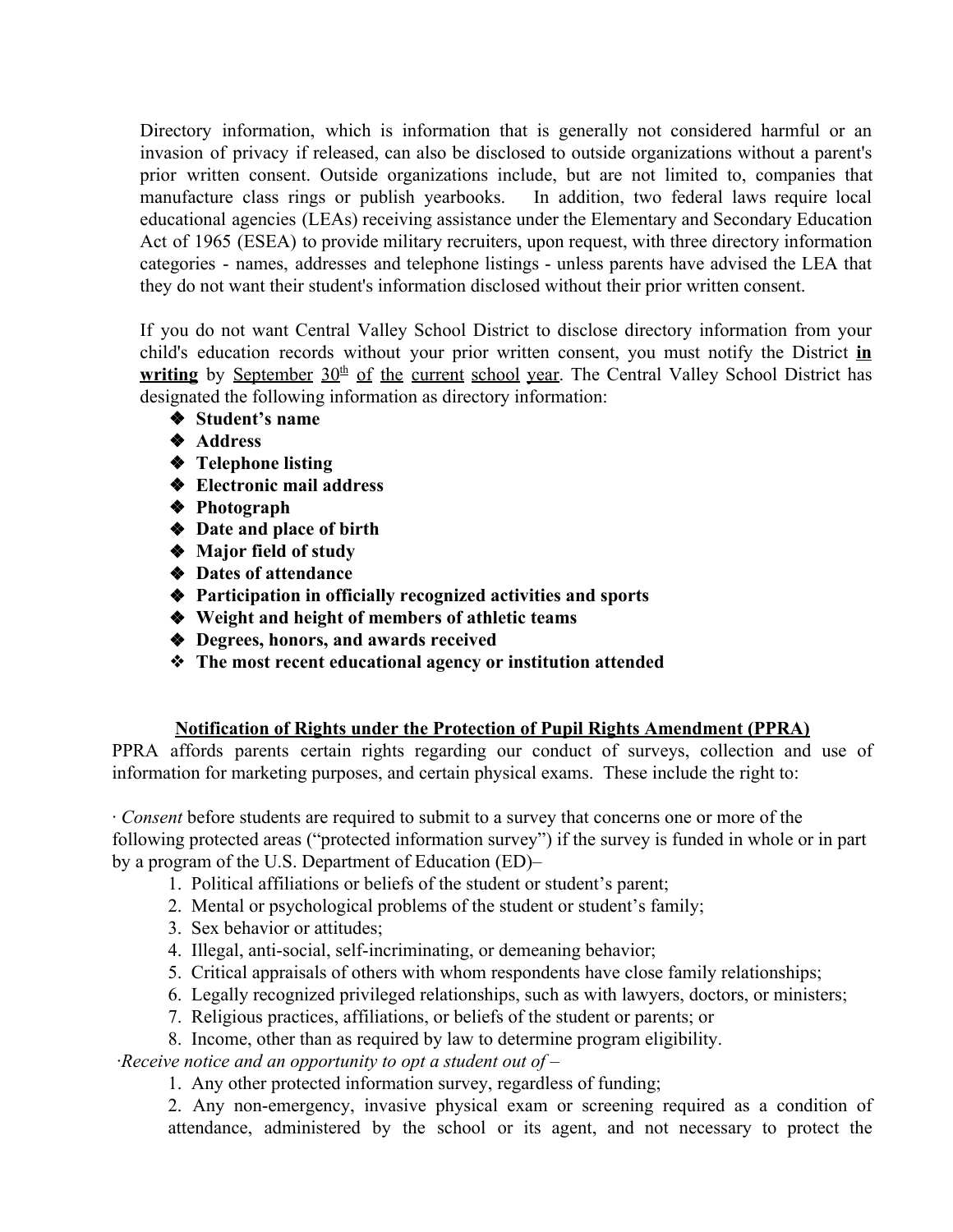immediate health and safety of a student, except for hearing, vision, or scoliosis screenings, or any physical exam or screening permitted or required under State law; and

3. Activities involving collection, disclosure, or use of personal information obtained from students for marketing or to sell or otherwise distribute the information to others.

∙*Inspect*, upon request and before administration or use –

- 1. Protected information surveys of students;
- 2. Instruments used to collect personal information from students for any of the above marketing, sales, or other distribution purposes; and
- 3. Instructional material used as part of the educational curriculum.

These rights transfer to from the parents to a student who is 18 years old or an emancipated minor under State law.

The Central Valley School District has adopted policies, in consultation with parents, regarding these rights, as well as arrangements to protect student privacy in the administration of protected information surveys and the collection, disclosure, or use of personal information for marketing, sales, or other distribution purposes. The school District will directly notify parents of these policies at least annually at the start of each school year and after any substantive changes. Central Valley School District will also directly notify, such as through U.S. mail or email, parents of students who are scheduled to participate in the specific activities or surveys noted below and will provide an opportunity for the parent to opt his or her child out of participation of the specific activity or survey. The school District will make this notification to parents at the beginning of the school year if the District has identified the specific or approximate dates of the activities or surveys at that time. For surveys and activities scheduled after the school year starts, parents will be provided reasonable notification of the planned activities and surveys listed below and be provided an opportunity to opt their child out of such activities and surveys. Parents will also be provided an opportunity to review any pertinent surveys. Following is a list of the specific activities and surveys covered under this requirement:

- ❖ Collection, disclosure, or use of personal information for marketing, sales or other distribution.
- ❖ Administration of any protected information survey not funded in whole or in part by ED.
- ❖ Any nonemergency, invasive physical examination or screening as described above.

# *Parents who believe their rights have been violated may file a complaint with***:**

**Family Policy Compliance Office U.S. Department of Education 400 Maryland Avenue, SW Washington, DC 20202-8520** 

**For More Information Contact: Mr. Nicholas Perry Superintendent of Schools (724) 775–5600, ext. 11044**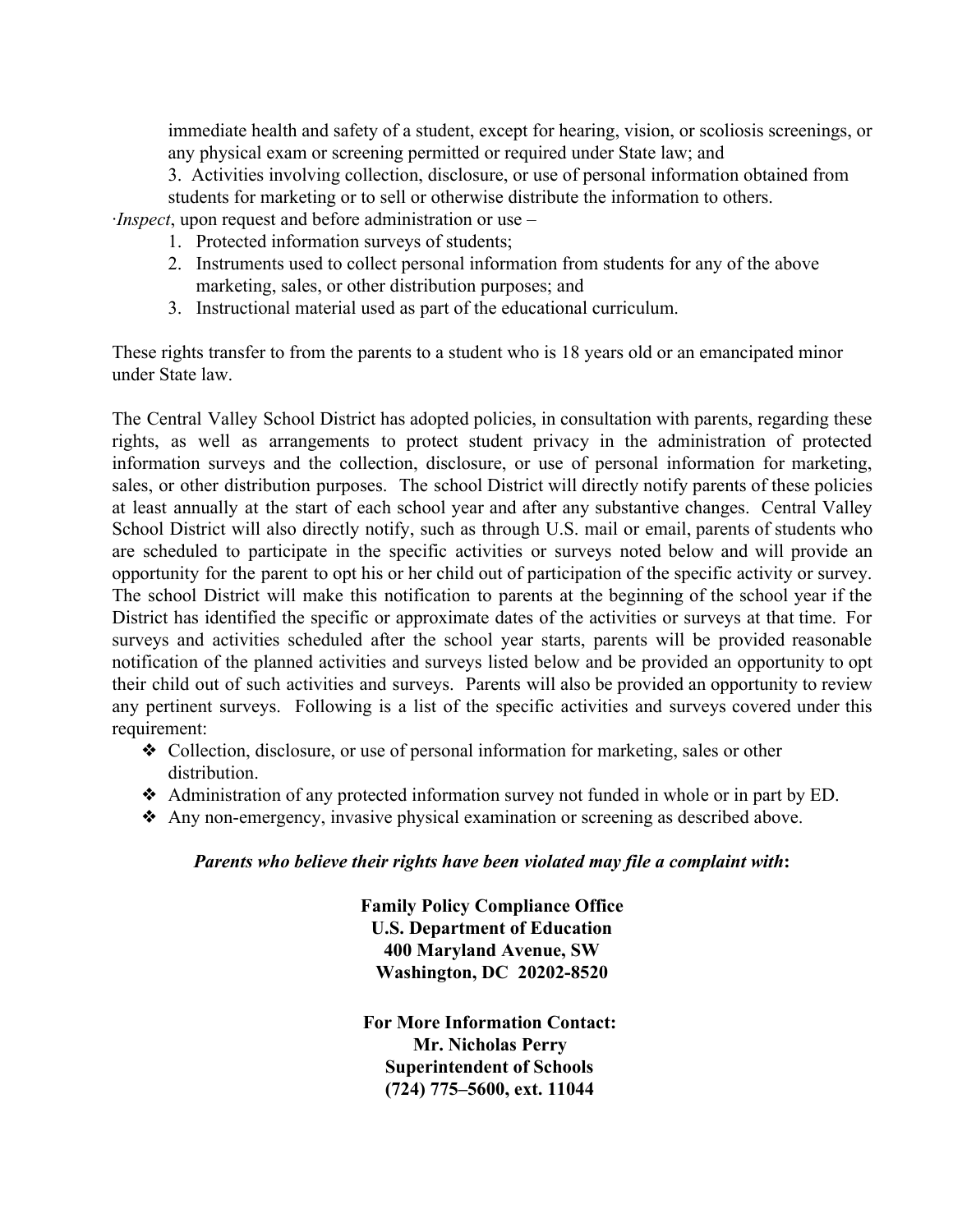#### **OR**

# **BUREAU/OFFICE: School Services Unit Pennsylvania Department of Education 333 Market Street, 5th Floor Harrisburg, PA 17126-0333 Voice: 717.783.3750**

#### **Migrant Education**

The Central Valley School District provides that foreign students who do not possess a F-1 Visa, and reside in the Central Valley School District with parents, guardians, or individuals gratuitously caring for them are considered residents of the school district, and are entitled to the same free school privileges available to other children residing in the school district. But as a result of the amendment of the federal act, if a student with a F-1 Visa wishes to enroll in a public secondary school, that student must satisfy the requirements delineated in subsection 1184(m) of the amended Federal Act. The Central Valley School District may require a section 1302 affidavit from the resident who is gratuitously caring for the foreign student in order to show that the resident intends to support the child "continuously and not merely through the school term." If foreign students with a F-1 Visa travel outside of the United States and attempt to re-enter this country, they will become subject to the restrictions discussed above. All inquiries on Public School Code 24P.S.13-1302, F-1 Visa, subsection 1184 (m) of the Federal Act, or other questions should contact:

## **Mr. Robert E. Lee Director of Curriculum, Instruction and Assessment (724) 7755600, ext. 12154**

#### **OR**

#### **The United States Immigration and Naturalization Service (INS).**

#### **English as a Second Language Service (ESL)**

In accordance with federal law and state regulations, the Central Valley School District must identify all students who have *"limited English proficiency***"** (LEP). These students typically have a primary language other than English that is used in their homes. Students identified with a limited English proficiency are eligible for ESL instructional services to help them attain a proficient skill level in their use of the written and spoken English language.

All students must have a Home Language Survey completed by their parents prior to admission into the school district. This survey allows the Central Valley School District to identify possible LEP students. An education specialist from the Beaver Valley Intermediate Unit will, more formally screen any student identified as possibly having a limited English proficiency. If ESL instruction is needed, it will begin within 30 days of a student's enrollment in the district and a highly qualified teacher will facilitate the ESL core curriculum to each identified student.